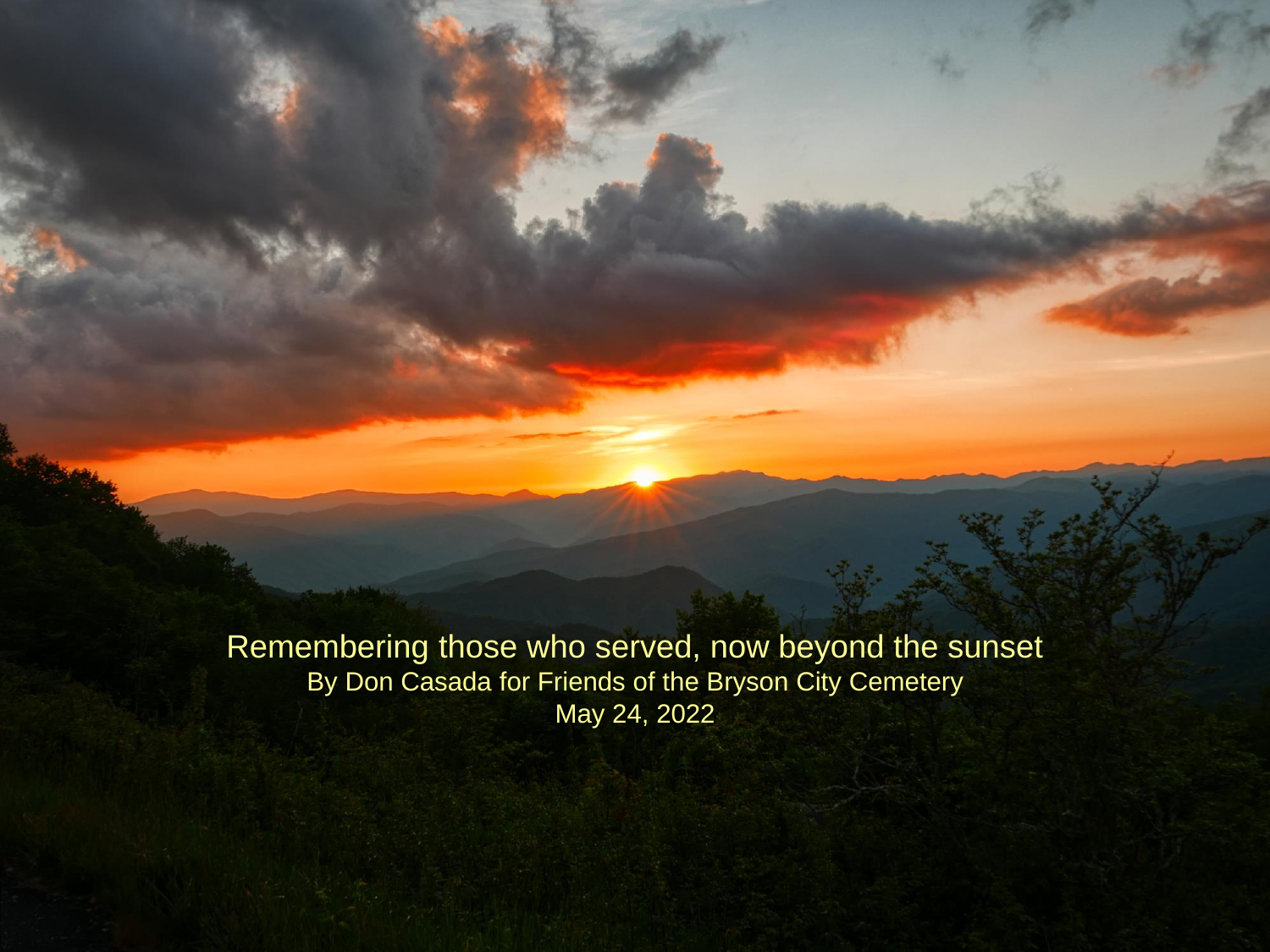# Planned Park and other cemeteries for this year

## • Park

- Deep Creek:
	- Wiggins-Watson (Heath and Mason Hyatt)
	- Queen (Wendy Meyers)
- Lufty
	- Hughes (Sossamon ladies)
	- Mingus Creek (Creeden Kowal)
	- Floyd, Beck, Old Beck, Conner, Bradley, Welch (Ben Anderson and me)

### • Other area

- Swain Memorial (Monnat family +)
- Lauada (Jena Sutton, Casadas)
- Thomas Chapel (Heath and Mason Hyatt)
- Watkins (Casadas partly done; African-American section needs trimming first)
- Holly Springs (both Kirkland & Shepherd Creeks)
- DeHart
- Arlington
- Estes
- Morrow
- Randall
- Deep Creek (Casadas)
- ????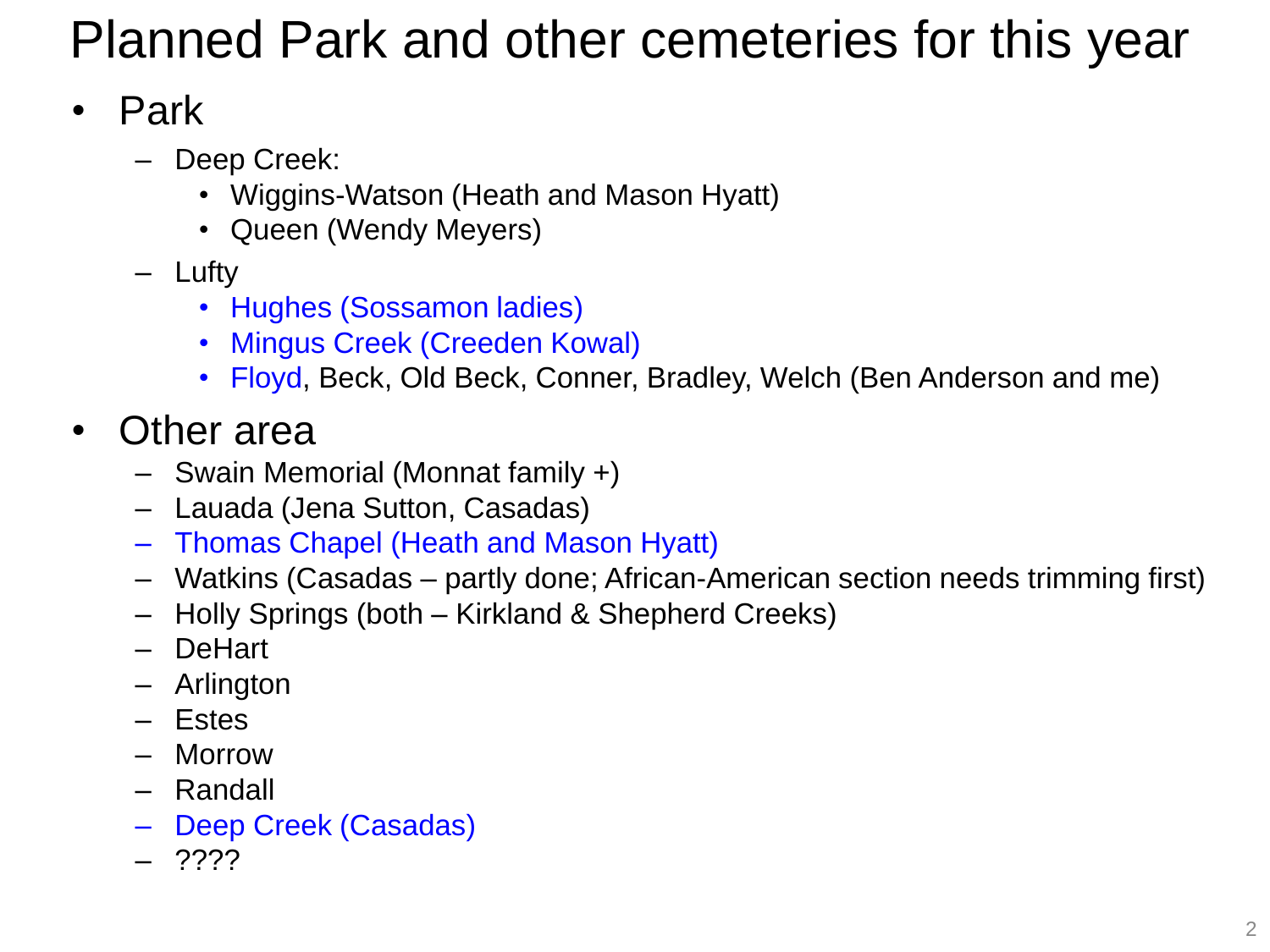#### Veterans in the Bryson City Cemetery

| <b>Name</b>                    | War             | <b>MM</b> | Name                        | War             | <b>MM</b> | Name                         | War             | <b>MM</b> |
|--------------------------------|-----------------|-----------|-----------------------------|-----------------|-----------|------------------------------|-----------------|-----------|
| William C Angel                | Korea           | Yes       | Joel Gibson                 | WW1             | Yes       | <b>Harry Seay</b>            | WW <sub>2</sub> | Yes       |
| <b>MT Battle</b>               | Civil           | No        | <b>William Gentry Hall</b>  | WW1             | <b>No</b> | <b>JM Seay</b>               | Civil           | <b>No</b> |
| <b>Richard P Beard</b>         | WW1             | <b>No</b> | <b>Bob Heffner</b>          | WW <sub>2</sub> | <b>No</b> | <b>Noah Seay</b>             | Sp-Am           | Yes       |
| <b>Charlie Beck</b>            | Sp-Am           | Yes       | _ytle N Hickerson           | WW1             | No        | Jeremiah Shank               | Civil           | <b>No</b> |
| Oscar Beck                     | WW1             | No        | <b>Jack Hicks</b>           | WW1             | <b>No</b> | <b>Ronnie Shattles</b>       | Vietnam         | Yes       |
| Ralph Beck                     | WW1             | Yes       | Jonathan Hill               | Civil           | Yes       | <b>Bob Sherrill</b>          | Korea,          | Yes       |
| Samuel Roy Beck                | WW1             | Yes       | Dallas Eugene Hyatt         | WW <sub>2</sub> | Yes       |                              | Vietnam         |           |
| Donna Jane Bentley             |                 | Yes       | <b>Wayne Hyatt</b>          | WW <sub>2</sub> | No        | Helen Angel Sherrill         | WW <sub>2</sub> | Yes       |
| James Don Blankenship          | WW <sub>2</sub> | Yes       | John Thomas Hyde            |                 | Yes       | <b>Jack Wilson Sherrill</b>  | WW2,            | Yes       |
| John Breedlove                 | WW <sub>2</sub> | Yes       | William Perley Hyde         | WW <sub>2</sub> | No        |                              | Korea           |           |
| <b>William Earle Brintnall</b> |                 | Yes       | William P Hyde              |                 | Yes       | Bertie Sigmon                | WW1             | Yes       |
| J Mack Brogden                 | WW <sub>2</sub> | Yes       | <b>Baxter Jones</b>         | WW1             | Yes       | <b>Jim Sneed</b>             | WW <sub>2</sub> | Yes       |
| Jimmy Long Brogden             | Korea           | Yes       | <b>James Leatherwood</b>    | WW1             | <b>No</b> | <b>LH Stallcup</b>           | Civil           | <b>No</b> |
| <b>TD Bryson</b>               | Civil           | No        | <b>Robert J Leatherwood</b> | WW <sub>2</sub> | <b>No</b> | Willard, Jr Stallcup         | WW <sub>2</sub> | <b>No</b> |
| Seymour Calhoun                | WW1             | Yes       | Cameron Boyd Lindsay        | Vietnam         | Yes       | <b>Jack Styles</b>           | WW <sub>2</sub> | Yes       |
| <b>Alfred Cline</b>            | Civil           | Yes       | James Nathan Lipscomb       | Civil           | <b>No</b> | Bill Swan, Jr                |                 | Yes       |
| John W Cline                   | Civil           | Yes       | <b>Weaver Marr</b>          | WW <sub>2</sub> | Yes       | <b>WM Taylor</b>             | Civil           | Yes       |
| Max C Close                    | WW1             | <b>No</b> | <b>Clyde Marshall</b>       | WW <sub>2</sub> | Yes       | O. Robert Thayer             | WW2             | <b>No</b> |
| <b>DK Collins</b>              | Civil           | Yes       | <b>Gomer Martin</b>         | WW1             | Yes       | Everett L. Thomas            | WW2             | <b>No</b> |
| <b>Lyndon Conley</b>           | WW1             | Yes       | <b>Russell Lyway McLean</b> | WW <sub>2</sub> | Yes       | <b>Frank Roy Thompson</b>    | WW1             | Yes       |
| <b>John Constant</b>           | Civil           | <b>No</b> | Woodfin K McLean            | Civil           | <b>No</b> | <b>Ellis Totherow</b>        | WW1             | <b>No</b> |
| <b>JA Cooper</b>               | Civil           | No        | <b>Clyde Meadows, Jr</b>    | WW1             | Yes       | David Edmond Trawick         | Vietnam         | Not yet   |
| <b>WF Cooper</b>               | Civil           | No        | <b>Crawford Mehaffey</b>    | WW1             | Yes       | <b>John R Varner</b>         | WW <sub>2</sub> | Yes       |
| <b>Clinton Crisp</b>           | WW <sub>2</sub> | Yes       | <b>William Mitchell</b>     | WW <sub>2</sub> | Yes       | <b>JET Welch</b>             | Civil           | No        |
| Don Richard Dacus              |                 | <b>No</b> | Carey Morgan                | WW1             | <b>No</b> | <b>JM Welch</b>              | Civil           | <b>No</b> |
| <b>Harold DeBord</b>           | WW <sub>2</sub> | Yes       | George R Morris             | WW <sub>2</sub> | Yes       | <b>Paul Banner Williams</b>  | WW <sub>2</sub> | Yes       |
| <b>Harry Ditmore</b>           | WW <sub>2</sub> | No        | <b>Cannie Feldon Myers</b>  | WW1             | No        | <b>Ralph Williams</b>        | WW <sub>2</sub> | Yes       |
| Louis Eckstein                 |                 | Yes       | James Myers                 | WW <sub>2</sub> | Yes       | <b>Clyde Wilson</b>          | WW <sub>2</sub> | <b>No</b> |
| <b>McKinley Edwards</b>        | WW1             | No        | <b>Taylor Norton Myers</b>  | WW <sub>2</sub> | Yes       | <b>Grover Woodfin Wilson</b> | WW <sub>2</sub> | <b>No</b> |
| <b>Henry Ellett</b>            | WW1             | Yes       | <b>Walter A. Nichols</b>    | WW1             | <b>No</b> | Jackson L Wilson             | Civil           | No        |
| <b>WA Enloe</b>                | Civil           | No        | John Orr                    | WW1             | Yes       | Sam Woffindin                | WW <sub>2</sub> | Not yet   |
| <b>Epp Everett</b>             | Civil           | No        | <b>Clinton Phillips</b>     | WW <sub>2</sub> | Yes       | <b>Arthur Wold</b>           | WW1             | Yes       |
| JL Farley                      | Civil           | No        | <b>Harry Edward Quiett</b>  | WW <sub>2</sub> | Yes       | Maud Thomasson Wold          | WW1             | Yes       |
| <b>Frank Farrell</b>           | WW <sub>2</sub> | Yes       | Joseph Manning Robison      | Civil           | No        | <b>Charles Womack</b>        | WW <sub>2</sub> | Yes       |
| <b>DG Fisher</b>               | Civil           | No        | J.H. Rose                   |                 | No        | Stephen Womack               | WW <sub>2</sub> | Yes       |
| Joshua A Franks                | Civil           | No        | Dabney Sandidge             | Civil           | No        | Dan Wood                     | WW <sub>2</sub> | Yes       |
| Frank Fry                      | Sp-Am           | Yes       | <b>EM Scruggs</b>           | Civil           | <b>No</b> | Ralph Woody                  | WW1             | Yes       |
|                                |                 |           |                             |                 |           | <b>Robert Queve Woody</b>    | Vietnam         | Yes       |